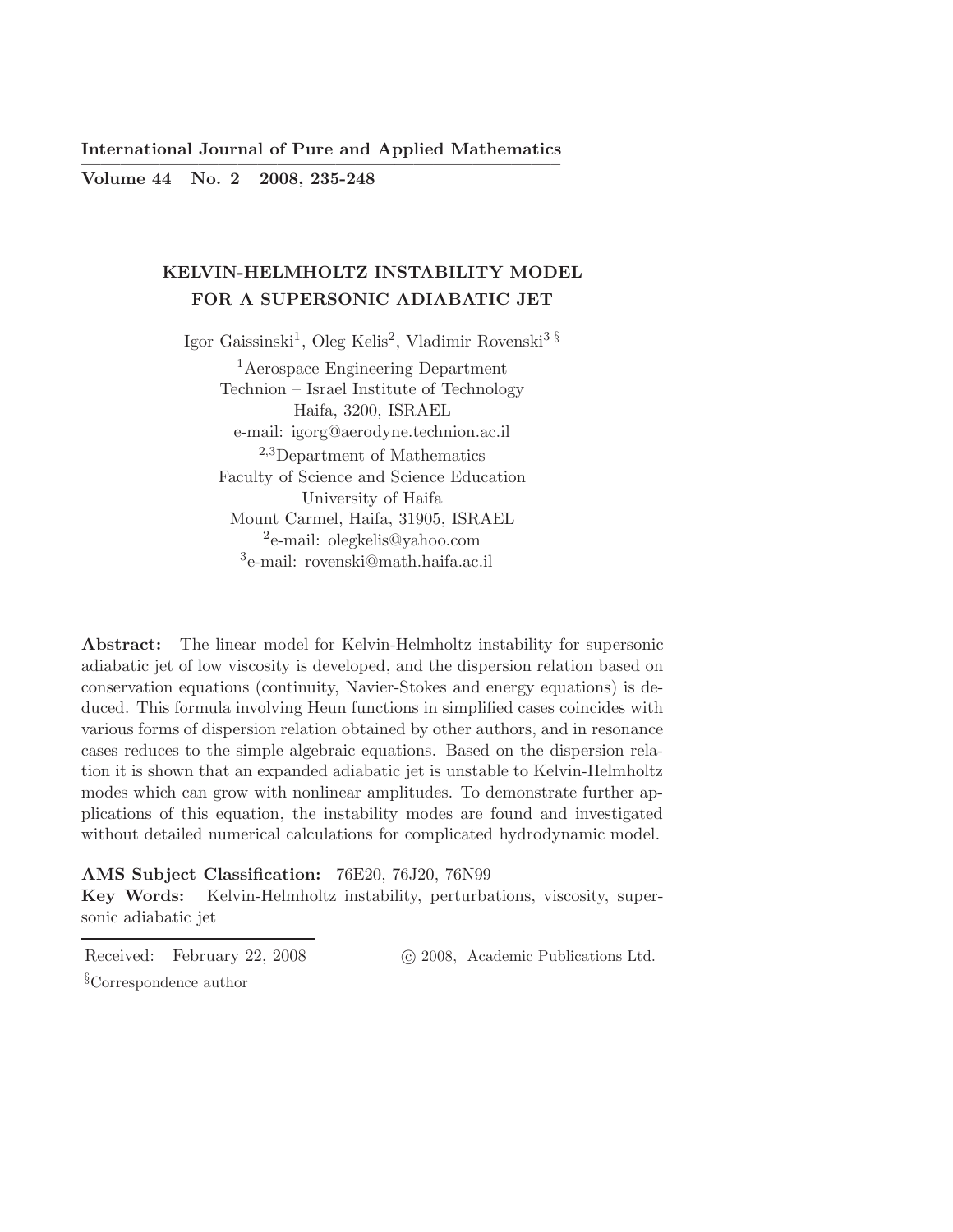## 1. Introduction

Kelvin-Helmholtz instability (KHI) can occur when the velocity shear is present within a continuous fluid or when there is sufficient velocity difference across the interface of two fluids, Drazin [1]. The existence of the surface tension stabilizes the short wavelength instability, and theory then predicts stability until a velocity threshold is reached. Supersonic jets in pressure balance with an external medium are unstable to surface perturbation analogous to KHI of vortex sheet, Hardee [4], Drazin [3]. For the high Mach number  $(M > 1)$ the interesting shocks form a Mach disk (in axial jets), and the bright spots ("brilliants") appear in the high temperature regions following the internal shocks.

The present work studies the behavior of short and long wavelength perturbations to a jet, the effect of the resulting growing wave modes. It also analyzes the energy equation by comparison with the methodology for isothermal jet Drazin [3]. Due to low viscosity the viscid term is accounted using the perturbation's methods. The dispersion equation is obtained under assumption that the sound velocity at the boundary layer has Gaussian (bell) form; hence the perturbed velocity radial component satisfies to Heun equation. Similarly to Gaissinski et al [3], where the simple case of constant sound velocity was studied, the present study is limited on the behavior of pinching and helical  $(n = 0, 1)$  perturbed modes.

The main results of the paper are:

1. The equivalence of using continuity and energy conservation perturbed equations to deduce the dispersion relation;

2. For  $n = 1$  and low viscosity, the instability decreases rapidly; it is shown the modes dissipation with decreasing of dimensionless wave number  $X = kR_0$ (starting from  $X \geq 0.6$ ).

The illustrative example with rocket jet properties is presented. The analytical estimations (i.e., asymptotic solutions) show a good consistence of the proposed model with numerical simulations.

### 2. Dispersion Relation

Assume that a sharp discontinuity in velocity exists at the boundary between two fluids and that the pressure is continuous across the boundary. Hence the results are accurate in the more general case if the boundary layer has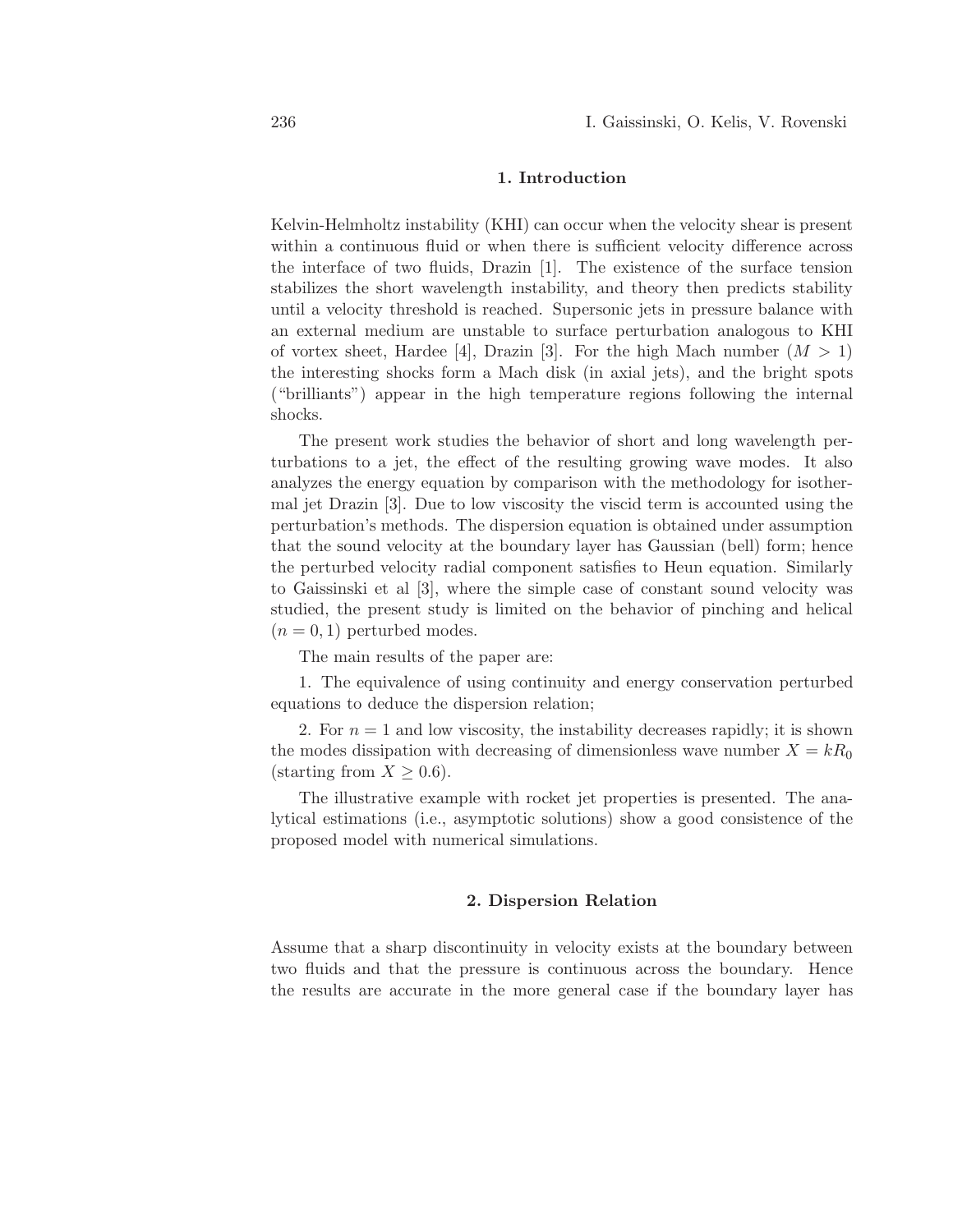characteristic size much less than the wave length of perturbations. Our starting point are the continuity and momentum equations Zel'dovich et al [6]:

$$
\frac{\partial \rho}{\partial t} + \vec{\nabla} \cdot (\rho \vec{v}) = 0,\tag{1}
$$

$$
\rho \left[ \frac{\partial \overrightarrow{v}}{\partial t} + (\overrightarrow{v} \cdot \overrightarrow{\nabla}) \overrightarrow{v} \right] = -\overrightarrow{\nabla} P + \mu \overrightarrow{\nabla}^2 \overrightarrow{v}, \tag{2}
$$

where  $\rho$  – density,  $\vec{v}$  – fluid velocity, P – pressure. For gaseous (low viscosity) media one may assume  $\mu = \mu_0 = \text{const.}$ , and neglect the terms in the *energy* equation responsible for the viscous energy dissipation, Zel'dovich et al [6]:

$$
\frac{\partial}{\partial t} \left( \frac{A}{\gamma - 1} \rho T + \frac{1}{2} \rho v^2 \right) = -\vec{\nabla} \cdot \left[ \rho \overrightarrow{v} \left( \frac{A}{\gamma - 1} T + \frac{1}{2} v^2 \right) + P \overrightarrow{v} \right] + \mu c_P (\overrightarrow{\nabla}^2 T), \tag{3}
$$

where  $\mu$  – dynamic viscosity, T – temperature,  $cp$  – heat capacity under constant pressure,  $\gamma$  – isentropic exponent. To analyze a diverging flow of a zero opening angle, we use cylindrical coordinates  $(r, \phi, z)$  with the axis along the centerline of the jet, and the boundary  $r = R_0$  between jet and external medium. In aim to apply the perturbation theory, we denote  $\overrightarrow{v} = \overrightarrow{v}_0 + \overrightarrow{v}'$ ,  $\rho =$  $\rho_0 + \rho', P = P_0 + P', T = T_0 + T', \text{ and } \vec{v}_0 = (v_{0r}, v_{0\phi}, v_{0z}), \vec{v}' = (v'_r, v'_{\phi}, v'_z)$ and assume  $\rho_0 = \rho_0(r, z)$ ,  $P_0 = P_0(r, z)$ ,  $\vec{v}_0 = \vec{v}_0(r, z)$ ,  $T_0 = T_0(r, z)$ . The linearized equations (1), (2) (see Gaissinski et al [3]) and equation (3) in cylindrical coordinates are

$$
\frac{\partial \rho'}{\partial t} + \left(v_r' \frac{\partial \rho_0}{\partial z} + v_z' \frac{\partial \rho_0}{\partial z}\right) + \rho_0 \left(\frac{v_r'}{r} + \frac{\partial v_r'}{\partial r} + \frac{1}{r} \frac{\partial v_\phi'}{\partial \phi} + \frac{\partial v_z'}{\partial z}\right) = 0,\tag{4}
$$

$$
\rho_0\left(\frac{\partial v'_r}{\partial t}\right) = -\frac{\partial P'}{\partial r} + \mu_0\left(\frac{\partial^2 v'_r}{\partial r^2} + \frac{1}{r^2}\frac{\partial^2 v'_r}{\partial \phi^2} + \frac{\partial^2 v'_r}{\partial z^2} + \frac{1}{r}\frac{\partial v'_r}{\partial r} - \frac{2}{r^2}\frac{\partial v'_\phi}{\partial \phi} - \frac{v'_r}{r^2}\right), \quad (5)
$$

$$
\rho_0\left(\frac{\partial v'_\phi}{\partial t}\right) = -\frac{1}{r}\frac{\partial P'}{\partial \phi} + \mu_0\left(\frac{\partial^2 v'_\phi}{\partial \phi^2} + \frac{1}{r^2}\frac{\partial^2 v'_\phi}{\partial \phi^2} + \frac{\partial^2 v'_\phi}{\partial z^2} + \frac{1}{r}\frac{\partial v'_\phi}{\partial r} + \frac{2}{r^2}\frac{\partial v'_r}{\partial \phi} - \frac{v'_\phi}{r^2}\right),
$$
  
\n
$$
\rho_0\left(\frac{\partial v'_z}{\partial t}\right) = -\frac{\partial P'}{\partial z} + \mu_0\left(\frac{\partial^2 v'_z}{\partial r^2} + \frac{1}{r^2}\frac{\partial^2 v'_z}{\partial \phi^2} + \frac{\partial^2 v'_z}{\partial z^2} + \frac{1}{r}\frac{\partial v'_z}{\partial r}\right),
$$
  
\n
$$
\frac{A}{\gamma - 1}\left(\rho_0\frac{\partial T'}{\partial t} + T_0\frac{\partial \rho'}{\partial t}\right) = -\frac{P_0 v'_r}{r} - v'_r\frac{\partial P_0}{\partial r} - P_0\frac{\partial v'_r}{\partial r} - \frac{P_0}{r}\frac{\partial v'_\phi}{\partial \phi} - v'_z\frac{\partial P_0}{\partial z} + \rho_0 v'_z\frac{\partial T_0}{\partial z} + \rho_0 T_0\frac{\partial v'_z}{\partial z}\right) + \mu_0 c_P\left(\frac{1}{r}\frac{\partial T'}{\partial r} + \frac{\partial^2 T'}{\partial r^2} + \frac{1}{r^2}\frac{\partial^2 T'}{\partial \phi^2} + \frac{\partial^2 T'}{\partial z^2}\right)
$$
  
\n
$$
-P_0\frac{\partial v'_z}{\partial z} - \frac{A}{\gamma - 1}\left(\frac{\rho_0 T_0 v'_r}{r} + T_0 v'_r\frac{\partial \rho_0}{\partial r} + \rho_0 v'_r\frac{\partial T_0}{\partial r} + \rho_0 T_0\frac{\partial v'_r}{\partial r}\frac{\rho_0 T_0}{r}\frac{\partial v'_\phi}{\partial \phi} + T_0 v'_z\frac{\partial \rho_0}{\partial z}.
$$

We assume the *plane wave expansion form* for the quantities

$$
\{v'_r, v'_\phi, v'_z\} = \{v_{r1}(r), v_{\phi 1}\Psi(r), v_{z1}\Psi(r)\}e^{i(kz+n\phi-\omega t)}, \tag{7}
$$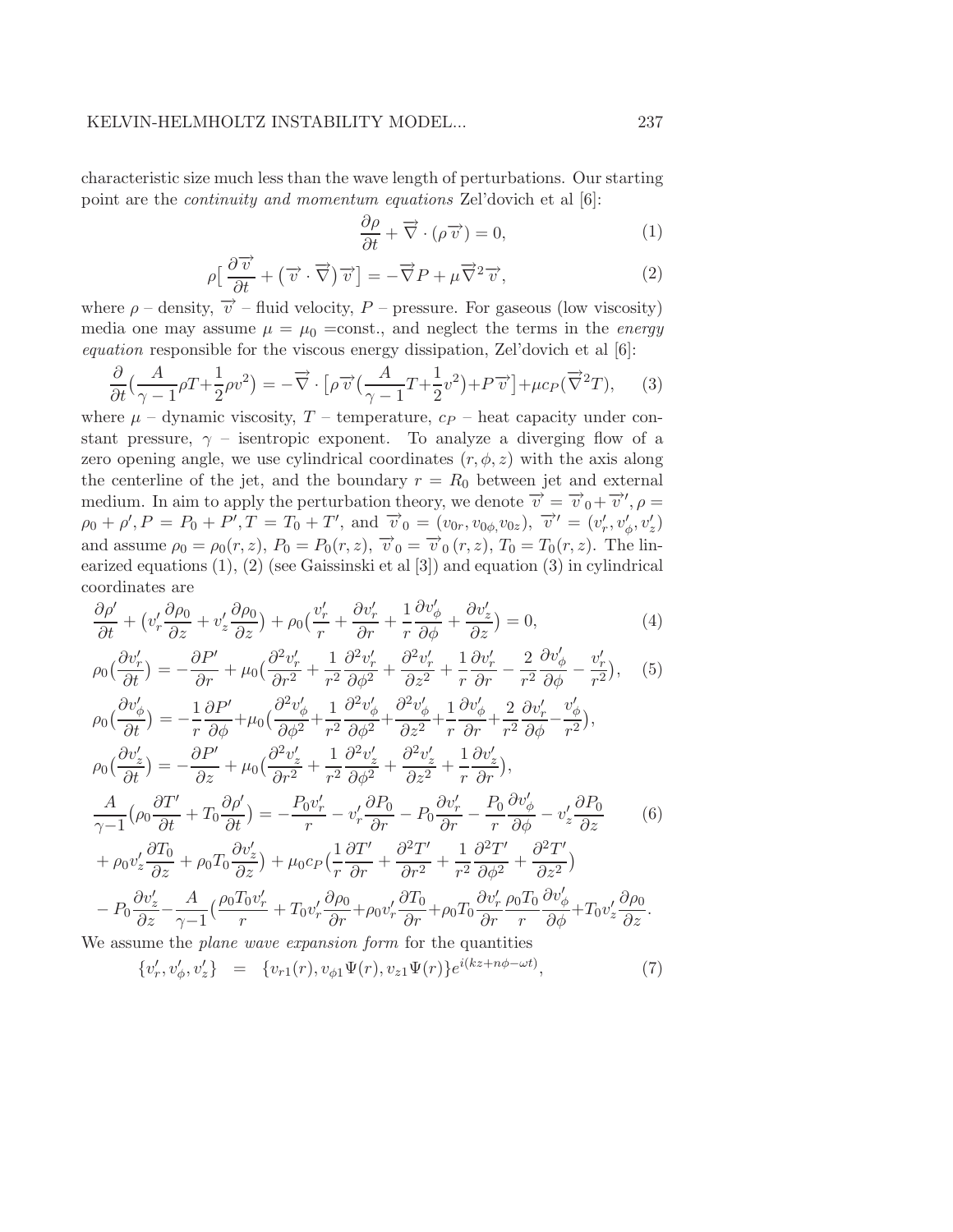$$
\rho' = \rho_1 \Psi(r) e^{i(kz + n\phi - \omega t)}, \quad T' = T_1 \Psi(r) e^{i(kz + n\phi - \omega t)},
$$

where  $n = 0, 1, \ldots, k$  is the wave number,  $\omega$  is the frequency,  $\phi$  is the initial phase,  $v_{r1}(r), \Psi(r)$  are smooth functions. Equations (4)-(6), in plane wave expansion become

$$
\Psi(r)(v_{z1}\frac{\partial \rho_0}{\partial z} - i\omega \rho_1) + v_{r1}(r)\frac{\partial \rho_0}{\partial r} \n+ \rho_0 \left[ \Psi(r) \left( ikv_{z1} + in\frac{v_{\phi 1}}{r} \right) + \frac{v_{r1}(r)}{r} + \frac{dv_{r1}(r)}{dr} \right] = 0,
$$
\n(8)

$$
v_{r1}(r) + \frac{\partial P'}{\partial \rho'} \frac{\rho_1}{\rho_0} \frac{i}{\omega} \Psi'(r) + \frac{\mu_0}{\rho_0} \frac{1}{i\omega} (\overrightarrow{\nabla}^2 \overrightarrow{v}')_r = 0,
$$
\n(9)

$$
v_{\phi 1} - \frac{\partial P'}{\partial \rho'} \left(\frac{\rho_1}{\rho_0}\right) \frac{1}{r} \frac{n}{\omega} + \frac{\mu_0}{\rho_0} \frac{1}{i\omega} \frac{1}{\Psi(r)} \left(\overrightarrow{\nabla}^2 \overrightarrow{v}'\right)_{\phi} = 0, \tag{10}
$$

$$
v_{z1} - \frac{\partial P'}{\partial \rho'} \left(\frac{\rho_1}{\rho_0}\right) \frac{k}{\omega} + \frac{\mu_0}{\rho_0} \frac{1}{i\omega} \frac{1}{\Psi(r)} \left(\overrightarrow{\nabla}^2 \overrightarrow{v}'\right)_z = 0,\tag{11}
$$

$$
\mu_0 c_P T_1 (\Psi''(r) + \frac{1}{r} \Psi'(r) - \Psi(r) (\frac{n^2}{r^2} + k^2)) + \frac{Ai\omega}{\gamma - 1} \Psi(r) (\rho_0 T_1 + T_0 \rho_1)
$$
(12)  

$$
- c_0 \rho_0^{\gamma} \frac{\gamma}{\gamma - 1} \left[ \frac{v_{r1}(r)}{r} + \frac{d}{dr} v_{r1}(r) + \Psi(r) i \left( \frac{v_{\phi 1} n}{r} + v_{z1} k \right) \right] = 0,
$$

where a constant  $c_0$  relates the units of pressure and density. Equations  $(8)$ – $(11)$ were obtained in Gaissinski et al [3]. Substituting (7) in the energy equation  $(6)$ , we get

$$
\mu_0 c_p T_1 \left( \Psi''(r) + \frac{1}{r} \Psi'(r) \right) + \Psi(r) \left[ \frac{i\omega A}{\gamma - 1} \left( \rho_0 T_1 + \rho_1 T_0 \right) - \mu_0 c_p T_1 \left( \frac{n^2}{r^2} + k^2 \right) \right]
$$

$$
- v_{\phi 1} \frac{in}{r} \left( P_0 + \frac{A}{\gamma - 1} \rho_0 T_0 \right) - v_{z1} i k \left( P_0 + \frac{A}{\gamma - 1} \rho_0 T_0 \right) - T_0 \frac{\partial \rho_0}{\partial z} + \rho_0 \frac{\partial T_0}{\partial z} \right]
$$

$$
- v_{r1} \left[ \frac{1}{r} \left( P_0 + \frac{A}{\gamma - 1} \rho_0 T_0 \right) + \frac{\partial P_0}{\partial r} + T_0 \frac{\partial \rho_0}{\partial r} + \rho_0 \frac{\partial T_0}{\partial r} \right] - \frac{dv_{r1}}{dr} \left( P_0 + \frac{A}{\gamma - 1} \rho_0 T_0 \right) = 0. \quad (13)
$$

Using the expression  $P_0 + \frac{A}{\gamma - 1}$  $\frac{A}{\gamma-1}\rho_0 T_0 = c_0 \rho_0^{\gamma}$  $\int_0^{\gamma} \gamma/(\gamma-1)$  for steady state solution, and assuming  $\ln \rho_0$  to be a weak function (Section 4), we obtain (12). We apply (similarly to Gaissinski et al [3]) the perturbation method according to the low value parameter

$$
(\mu_0 k^2) / (\rho_0 \omega) = \varepsilon_1 \ll 1. \tag{14}
$$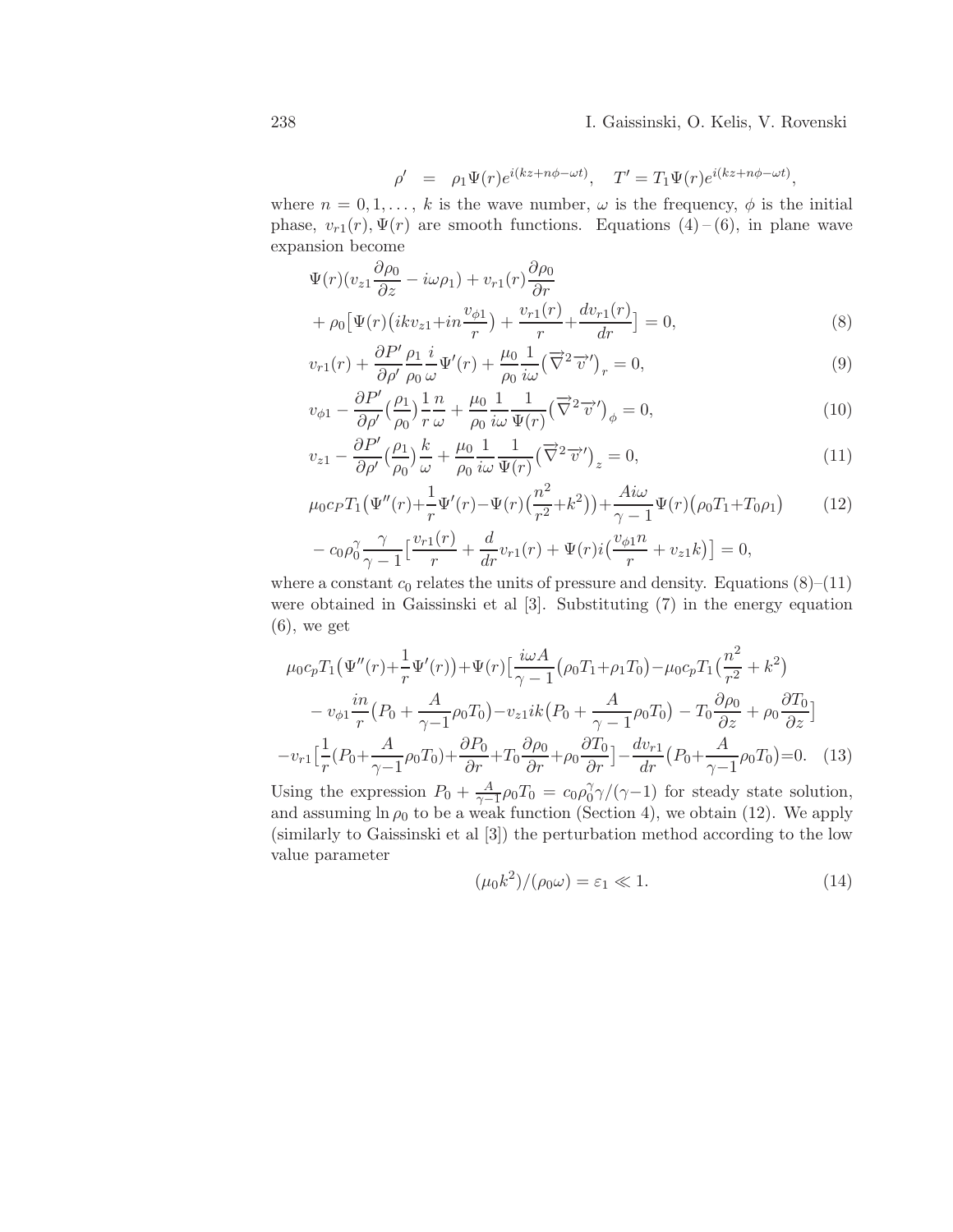## KELVIN-HELMHOLTZ INSTABILITY MODEL... 239

We will present the solution to (9) in the following form:

$$
v_{r1}(r) = v_{r1}^{(0)} + \varepsilon_1 \left(\overrightarrow{\nabla}^2 \overrightarrow{v}^{(0)}\right)_r,
$$
  

$$
\left(\overrightarrow{\nabla}^2 \overrightarrow{v}^{(0)}\right)_r = \frac{\partial^2 v_{r1}^{(0)}}{\partial (kr)^2} + \frac{1}{(kr)^2} \frac{\partial^2 v_{r1}^{(0)}}{\partial \phi^2} + \frac{\partial^2 v_{r1}^{(0)}}{\partial (kz)^2} + \frac{1}{kr} \frac{\partial v_{r1}^{(0)}}{\partial (kr)} - \frac{2}{(kr)^2} \frac{\partial v_{\phi1}^{(0)}}{\partial \phi} - \frac{1}{(kr)^2} v_{r1}^{(0)}
$$
(15)

and  $\vec{v}^{(0)} = (v_{r_1}^{(0)}$  $\overset{(0)}{r1}, \overset{(0)}{v_{\phi 1}}$  $\stackrel{(0)}{\phi 1},\stackrel{(0)}{v z 1}$  $v_{21}^{(0)}$ ). Here  $v_{r1}^{(0)}$  $v_{r1}^{(0)},\; v_{\phi 1}^{(0)}$  $_{\phi 1}^{(0)}, \, v_{z1}^{(0)}$  $z_1^{(0)}$  are the solutions of the momentum equation with zero viscosity

$$
v_{\phi 1} - \frac{\partial P'}{\partial \rho'} \left(\frac{\rho_1}{\rho_0}\right) \frac{1}{r} \frac{n}{\omega} + \frac{\mu_0}{\rho_0} \frac{1}{i\omega} \frac{1}{\Psi(r)} \left(\overrightarrow{\nabla}^2 \overrightarrow{v}'\right)_{\phi} = 0, \tag{16}
$$

$$
v_{z1} - \frac{\partial P'}{\partial \rho'} \left(\frac{\rho_1}{\rho_0}\right) \frac{k}{\omega} + \frac{\mu_0}{\rho_0} \frac{1}{i\omega} \frac{1}{\Psi(r)} \left(\overrightarrow{\nabla}^2 \overrightarrow{v}'\right)_z = 0.
$$
 (17)

In aim to deduce linear ODE for the function  $\Psi(r)$ , we find that

$$
v_{r1}^{(0)} = -\frac{i}{\omega} \left(\frac{\rho_1}{\rho_0}\right) \frac{\partial P'}{\partial \rho'} \Psi'(r), \quad v_{\phi 1}^{(0)} = \frac{n}{\omega} \left(\frac{\rho_1}{\rho_0}\right) \frac{1}{r} \frac{\partial P'}{\partial \rho'}, \quad v_{z1}^{(0)} = \frac{k}{\omega} \left(\frac{\rho_1}{\rho_0}\right) \frac{\partial P'}{\partial \rho'}, \tag{18}
$$

where  $v_{r1}^{(0)}$  $\overset{(0)}{r1}, \overset{(0)}{v_{\phi 1}}$  $\stackrel{(0)}{\scriptstyle \phi 1},\stackrel{(0)}{\scriptstyle v z 1}$  $z_1^{(0)}$  can be determined easily from (9), (16), (17). Substituting (18) in (8) and (12) with  $\mu_0 = 0$  we get two equations

$$
\Psi''(r) + \Psi'(r)\left[\frac{1}{r} + \frac{\partial}{\partial r}\left(\ln\frac{\partial P'}{\partial \rho'}\right)\right] + \Psi(r)\left(\omega^2/\frac{\partial P'}{\partial \rho'} - k^2 - \frac{n^2}{r^2}\right) = 0,\tag{19}
$$

$$
c_0 \rho_0^{\gamma - 1} \frac{\gamma \rho_1}{\omega} \frac{\partial P'}{\partial \rho'} \left( \frac{1}{r} \Psi'(r) + \Psi''(r) \right)
$$
  
+ 
$$
\Psi(r) \left[ A \omega^2 (\rho_0 T_1 + T_0 \rho_1) - \left( \frac{n^2}{r^2} + k^2 \right) c_0 \rho_0^{\gamma - 1} \frac{\gamma \rho_1}{\omega} \frac{\partial P'}{\partial \rho'} \right] = 0.
$$
 (20)

**Proposition 1.** The ODEs (19), (20) for  $\Psi(r)$  present the same.

*Proof.* Using this relation  $\frac{\partial P'}{\partial \rho'} = \gamma A T_0$  and the definition  $a = \sqrt{\gamma A T_0}$  of sound velocity we conclude from (19) that

$$
\Psi''(r) + \frac{1}{r}\Psi'(r) + \left(\beta^2(r) - \frac{n^2}{r^2}\right)\Psi(r) = 0,
$$
\n(21)

where  $\beta(r) = \sqrt{\omega^2/a^2(r) - k^2}$ . Dividing (20) by  $c_0 \rho_0^{\gamma-1} \gamma \rho_1 \frac{\partial P'}{\partial \rho'}$  $rac{\partial P}{\partial \rho'}$  gives

$$
\Psi''(r) + \frac{1}{r}\Psi'(r) + \left[\frac{A\omega^2(\rho_0 T_1 + T_0 \rho_1)}{c_0 \rho_0^{\gamma - 1} \gamma \rho_1 (\partial P' / \partial \rho')} - \left(\frac{n^2}{r^2} + k^2\right)\right] \Psi(r) = 0.
$$
 (22)

From  $P_1 = A(\rho_0 T_1 + T_0 \rho_1)$  and  $P_1/\rho_1 = \gamma c_0 \rho_0^{\gamma - 1}$  we find that  $A(\rho_0 T_1 + T_0 \rho_1) =$  $c_0 \rho_0^{\gamma-1} \gamma \rho_1$ . Hence, (22) reduces to (21).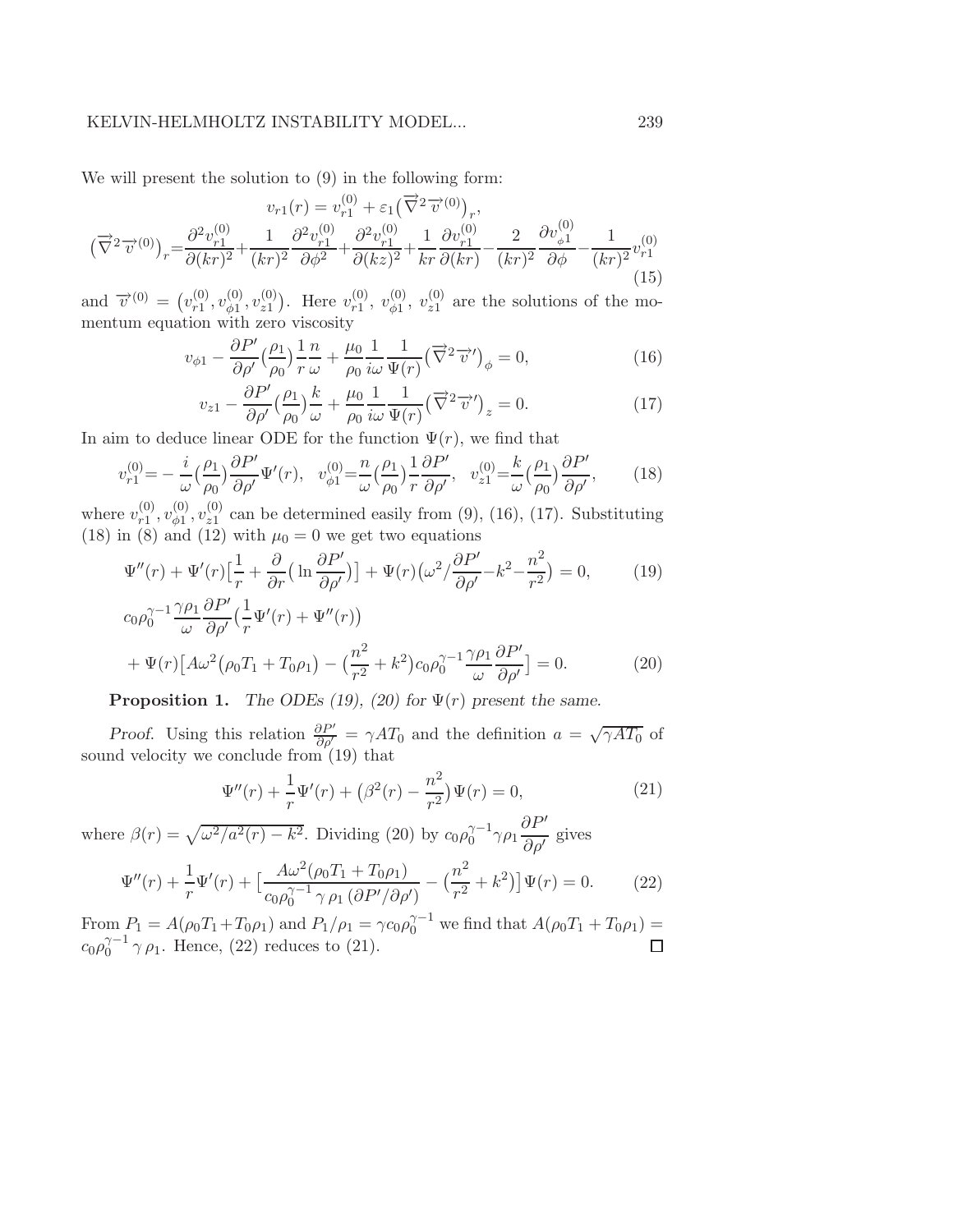Let us assume the sound velocity  $a(r)$  to be of Gaussian form

$$
a(r) = a_0 \left[ 1 + (1/2)e^{-(r - R_0)^2/\sigma^2} \right]
$$
\n(23)

at the jets boundary layer and to be constant otherwise. This form with  $\sigma \approx 0.1R_0$  is a good approximation for the real radial distribution Gaissinski et al [3], [2]. We select  $\sigma^2 = R_0^2/100 \ln(50)$  to make the function  $a(r)$  be nearly constant inside all jet except boundary layer. Thus,  $a(r) = a_0 \left[1 + \frac{r}{r}\right]$  $(1/2)e^{-100 \ln(50)(r/R_0-1)^2}$ , and

$$
1/a^2(r) \approx \frac{4}{9a_0^2} \left[ 1 + \frac{1}{3} 200 \ln(50) \left( r/R_0 - 1 \right)^2 \right]. \tag{24}
$$

Substituting (24) in (21) leads to the biconfluent Heun equation (see Ronveaux  $[5]$  for  $\Psi$ :

$$
\Psi'' + \frac{1}{r_1}\Psi' + \left(\frac{b\,\omega^2}{a_0^2 R_0^2 \alpha^4 \beta_1^4}r_1^2 - \frac{2\,b\,\omega^2}{a_0^2 R_0 \alpha^3 \beta_1^3}r_1 + \frac{1}{\alpha^2} - \frac{n^2}{r_1^2}\right)\Psi = 0.
$$
 (25)

Here  $b = 800 \ln(50)/27$ ,  $c = \frac{4}{9} + b$ ,  $\beta_1 = k \sqrt{c \omega^2/(a_0^2 k^2) - 1}$ , and  $r_1 = \alpha \beta_1 r$ ,  $A'_0 = -n^2$ ,  $A'_1 = 0$ ,  $A'_2 = 1/\alpha^2$ ,  $A'_3 = -\frac{2b\omega^2}{a_0^2 R_0 \alpha^3}$  $\frac{2 b \omega^2}{a_0^2 R_0 \alpha^3 \beta_1^3}$ ,  $A'_4 = \frac{b \omega^2}{a_0^2 R_0^2 \alpha^3}$  $\frac{b \omega^2}{a_0^2 R_0^2 \alpha^4 \beta_1^4} = 1$ , and  $\alpha = (-A_4)^{1/4}$ , where  $A_4 = b \omega^2 / (a_0^2 R_0^2 \beta_1^4)$ .

**Remark 1.** Using  $k > 1$  order approximations one may obtain more general than (25) representative equation (Ronveaux [5]) that depends on  $m =$ 2k.

Using substitution  $\Psi(r_1) = r_1^{B_0/2}$  $_{1}^{B_{0}/2}e^{-\frac{1}{2}(B_{1}r_{1}+r_{1}^{2})}\tilde{\Psi}(r_{1}),$  we reduce (25) to canonical form, Ronveaux [5] (with  $B_3 = 0$ ):

$$
\widetilde{\Psi}'' + \left(\frac{1+B_0}{r_1} - B_1 - 2r_1\right)\widetilde{\Psi}' + \left[ \left(B_2 - B_0 - 2\right) - \frac{B_1}{2r_1} \left(1 + B_0\right) \right] \widetilde{\Psi} = 0, \tag{26}
$$

where  $A'_0 = -n^2 = -B_0^2/4$ ,  $A'_1 = 0 = -B_3/2$ ,  $A'_2 = 1/\alpha^2 = B_2 - B_1^2/4$ ,  $A'_3 = -2b\omega^2/(a_0^2R_0\alpha^3\beta_1^3) = -B_1$ ,  $A'_4 = b\omega^2/(a_0^2R_0^2\alpha^4\beta_1^4) = -1$ . The general solution of (26) is, see Ronveaux [5]:

$$
\widetilde{\Psi}_n(r_1) = C_1 N + C_2 \left( N + \sum_{n=1}^{\infty} d_n r_1^{n-B_0} \right), \ N = N_n(B_0, B_1, B_2, 0; r_1). \tag{27}
$$

Denote by  $\widetilde{B}_n(r_1) = r_1^{B_0/2}$  $\frac{B_0}{2}e^{-t}$  $\frac{1}{2}(B_1r_1+r_1^2)$  $C_1N_n(B_0, B_1, B_2, 0; r_1)$  the *biconflu*ent Heun function, where  $N_n$  is the general solution of (26), and by  $H_n^{(1)}$  the Hankel function.

**Proposition 2.** The complex function  $\Phi = \frac{\omega}{ka_{in}}$  (the ratio of phase velocity  $\frac{\omega}{k}$  and the sound velocity in the jet) satisfies the following dispersion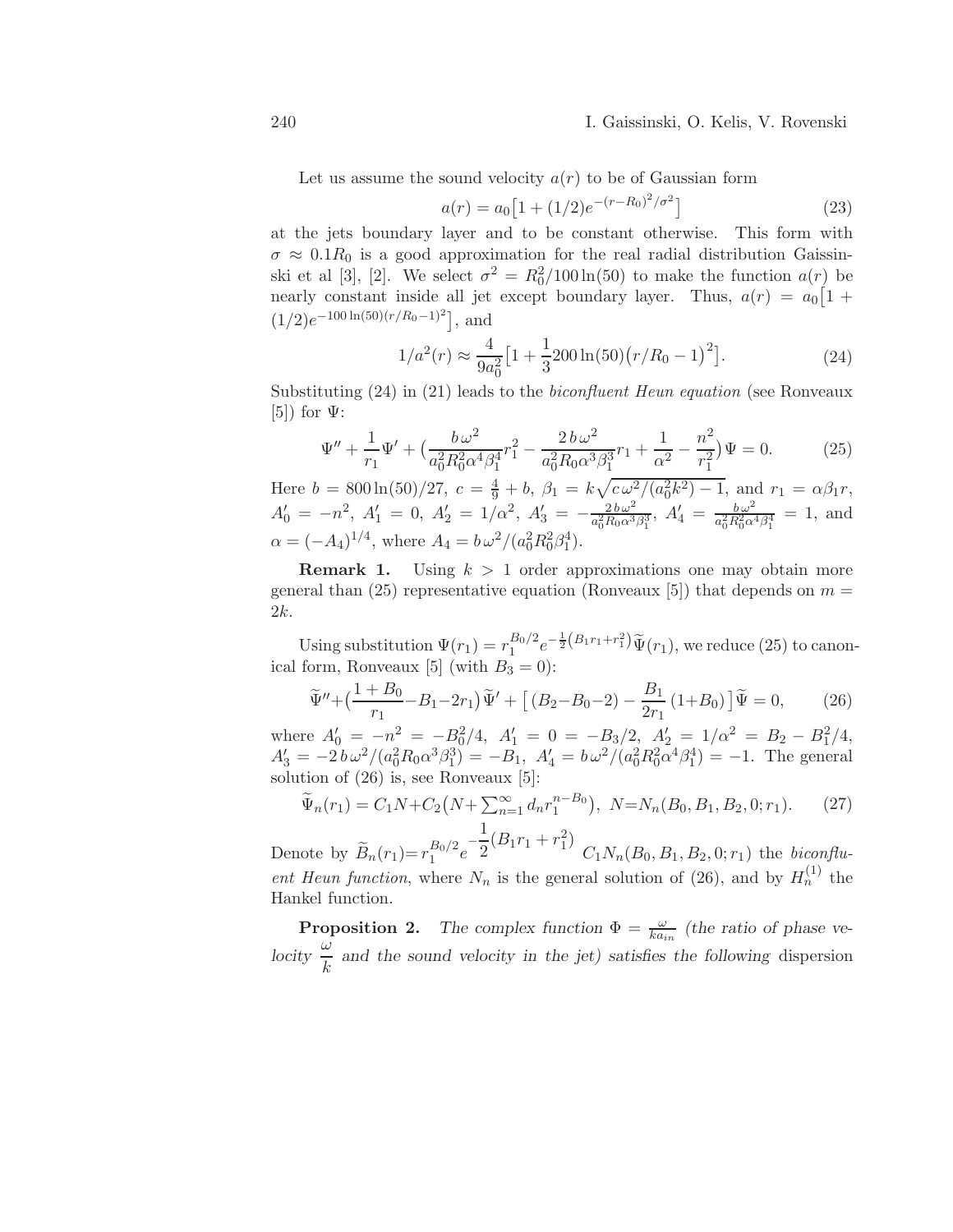relation:

$$
\frac{\widetilde{B}'_n(\beta_{in}X) + \Upsilon^{in}_\nu[\beta_{in}^2 \widetilde{B}'''_n(\beta_{in}X) + \frac{\beta_{in}}{X} \widetilde{B}''_n(\beta_{in}X) - \frac{1}{X^2} \widetilde{B}'_n(\beta_{in}X)]}{H_n^{(1)'}(\beta_{ex}X) + \Upsilon^{ex}_\nu[\beta_{ex}^2 H_n^{(1)'''}(\beta_{ex}X) + \frac{\beta_{ex}}{X} H_n^{(1)''}(\beta_{ex}X) - \frac{1}{X^2} H_n^{(1)'}(\beta_{ex}X)]} (28)
$$
\n
$$
\times \frac{\beta_{in}}{\beta_{ex}} \frac{H_n^{(1)}(\beta_{ex}X)}{\widetilde{B}_n(\beta_{in}X)} = \frac{\rho_{in}}{\eta \rho_{ex}} \left(\frac{\Phi - M_{in}}{\Phi/\sqrt{\eta} - M_{ex}}\right)^2,
$$
\nwhere  $\Upsilon^{in}_\nu = \frac{\nu_{in} k}{\sigma_\nu(\Phi - M_{in})}, \ \Upsilon^{ex}_\nu = \frac{\nu_{ex} k}{\sigma_\nu(\Phi - M_{in})}, \ X = kR_0, \ \eta = (a_{ex}/a_{in})^2,$ 

 $\frac{\nu_{in} k}{a_{in} (\Phi - M_{in})}, \ \Upsilon^{ex}_\nu = \frac{\nu_{ex} k}{a_{ex} (\Phi / \sqrt{\eta})}.$  $\frac{a_{ex}(\Phi/\sqrt{\eta}-M_{ex})}{a_{ex}(\Phi/\sqrt{\eta}-M_{ex})}, X = kR_0, \eta = (a_{ex}/a_{in})$  $\rho_{in}, \rho_{ex}$  non-perturbed jet's and ambient fluid (atmosphere) densities.

Proof. From the boundness of solution for  $r_1 \rightarrow 0$  we obtain  $C_2 = 0$ . Substitution  $\widetilde{\Psi}_n(r_1) = C_1 N_n(B_0, B_1, B_2, 0; r_1)$  in  $\widetilde{B}_n(r_1) = r_1^{B_0/2}$  $B_0/2 e^{-\frac{1}{2}(\hat{B_1}r_1+r_1^2)}\widetilde{\Psi}_n(r_1)$ gives the solution to (25) as follows:  $\Psi_n(r_1) = C_1 B_n(r_1)$ . Substituting  $\Psi_n(r_1) =$  $C_1\widetilde{B}_n(r_1)$  in  $v_{r1}^{(0)}=-\frac{i}{\omega}$  $\frac{i}{\omega} \Big( \frac{\rho_1}{\rho_0}$  $\frac{\rho_1}{\rho_0}$ )  $\frac{\partial P'}{\partial \rho'}$  $\frac{\partial P'}{\partial \rho'} \frac{\partial \Psi(r)}{\partial r}$  for  $r < R_0$ , we obtain  $v_{r1}^{(0)}$  $r_1^{(0)}(kr) = -i(\rho_1/\rho_0)$  $a_0\pi(kr)t_{in}B'_n(r_1)$ , where

$$
r_1 = \beta_{in}kr, \quad \beta_{in} = \alpha \sqrt{c\omega^2/(a_0^2k^2) - 1}, \quad t_{in} = \sqrt{1 - a_{in}^2k^2/(c\omega_{in}^2)},
$$
  
and  $g(kr) = 1 + \frac{1}{2}e^{-100\ln(50)}\left(\frac{kr}{kR_0} - 1\right)^2$ . Recall that  

$$
v_{r1}(kr) = v_{r1}^{(0)} + \varepsilon_1(\overrightarrow{\nabla}^2 \overrightarrow{v}^{(0)})_{kr},
$$

where

$$
\left(\overrightarrow{\nabla}^{2}\overrightarrow{v}^{(0)}\right)_{kr} = -i\left(\frac{\rho_{1}}{\rho_{0}}\right)C_{1}t_{in}a^{2}(kr)\left[\beta_{in}^{2}\widetilde{B}_{n}'''(r_{1}) + \frac{\beta_{in}}{kr}\widetilde{B}_{n}''(r_{1}) - \frac{\widetilde{B}_{n}'(r_{1})}{(kr)^{2}}\right].
$$
 (29)

Using plane wave expressions for perturbed values of the velocity radial component and the density,  $v'_r = v_{r1}(r)e^{i(kz+n\phi-\omega t)}$  and  $\rho_1 = \frac{\rho'}{\tilde{\rho}_r(\rho)}$  $\frac{\rho'}{\widetilde{B}_n(r_1)} e^{-i(kz+n\phi-\omega t)},$ we obtain for  $r < R_0$ 

$$
v_r' = -i\left(\frac{\rho_{in}'}{\rho_{in}}\right)a_0 g(kr)t_{in} \frac{\widetilde{B}_n'(r_1) + \varepsilon_{in} \left[\beta_{in}^2 \widetilde{B}_n'''(r_1) + \frac{\beta_{in}}{kr} \widetilde{B}_n''(r_1) - \frac{B_n'(r_1)}{(kr)^2}\right]}{\widetilde{B}_n(r_1)}.
$$
(30)

Solution of (21) for  $r > R_0$  has the form  $\Psi(\beta_0 kr) = C_3 H_n^{(1)}(\beta_0 kr)$ , where  $H_n^{(1)} = J_n + iY_n$  is the Hankel function describing outward propagating disturbances since the sound velocity  $a(r)=a_0$  =const. For  $r > R_0$  we deduce the following equation (Gaissinski et al [3]):

$$
v'_{r} = -i a_{ex} \left( \rho'_{ex} / \rho_{ex} \right) t_{ex} \{ H_{n}^{(1)'} (\beta_{ex} k r) + \varepsilon_{in} [\beta_{ex}^{2} H_{n}^{(1)'''} (\beta_{ex} k r)]
$$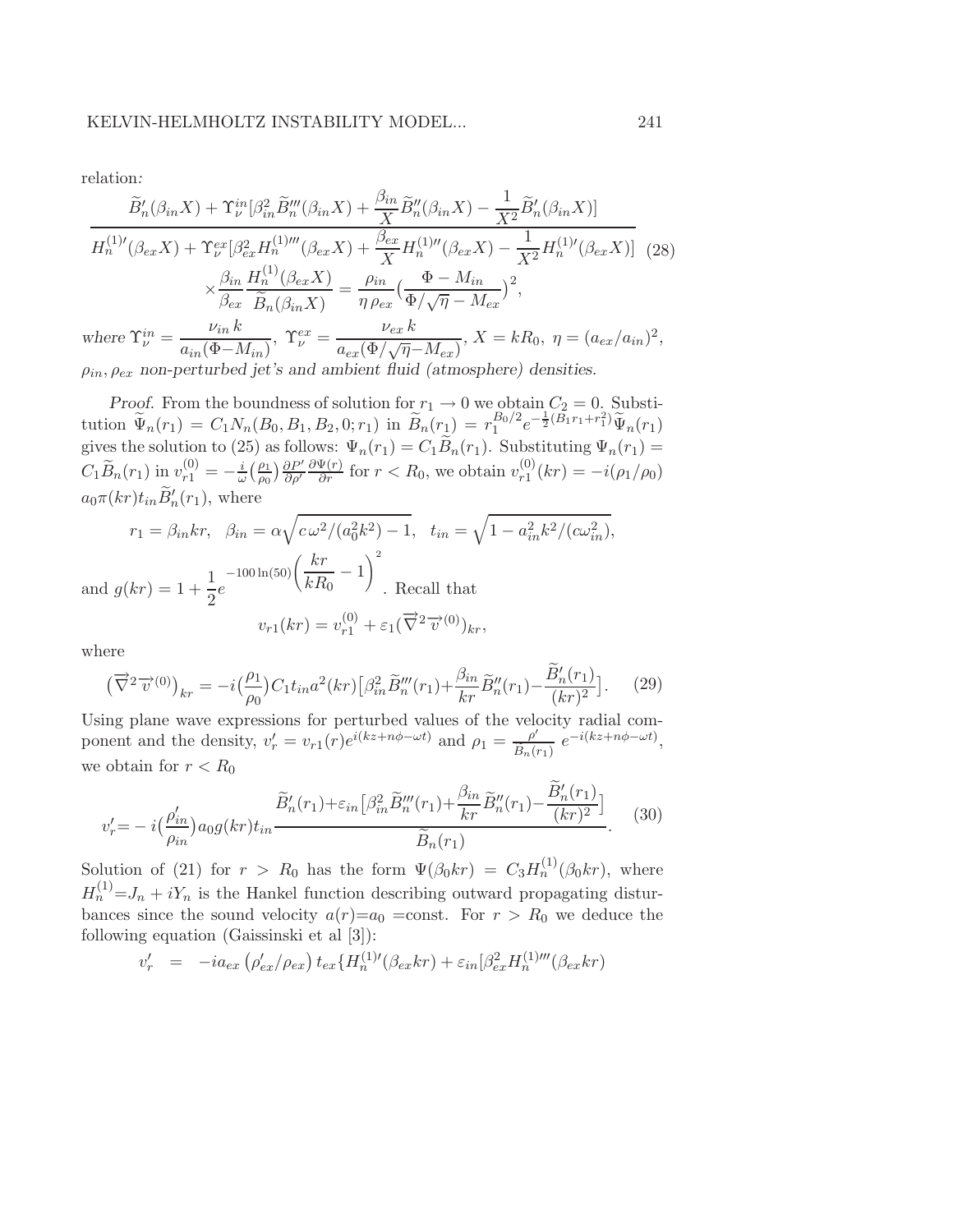242 I. Gaissinski, O. Kelis, V. Rovenski

$$
+\frac{\beta_{ex}}{kr}H_n^{(1)\prime\prime}(\beta_{ex}kr) - \frac{1}{(kr)^2}H_n^{(1)\prime}(\beta_{ex}kr)]\}/H_n^{(1)}(\beta_{ex}kr),\qquad(31)
$$

where  $t_{ex} = \sqrt{1 - (ka_{ex}/\omega_{ex})^2}$ . Displacement of the boundary  $r = R_0$  between two fluids by an amount  $\delta' = \delta_1 e^{i(kz + n\phi - \omega t)}$  is related to the velocity by  $\frac{\partial \delta'}{\partial t} = -i\omega \delta' = v'_r$ . Using (30) and (31) we may write the the equality for the displacement at the boundary  $r = R_0$  as

$$
\delta' = \frac{1}{\omega_{in}} \frac{\rho'_{in}}{\rho_{in}} a_{in} t_{in} \frac{\widetilde{B}'_n(\beta_{in} X) + \varepsilon_{in} [\beta_{in}^2 \widetilde{B}'''_n(\beta_{in} X) + \frac{\beta_{in}}{X} \widetilde{B}''_n(\beta_{in} X) - \frac{B'_n(\beta_{in} X)}{X^2}]}{\widetilde{B}_n(\beta_{in} X)} \n= \frac{a_{ex}\rho'_{ex}}{\omega_{ex}\rho_{ex}} t_{ex} \times \nH_n^{(1)'}(\beta_{ex} X) + \varepsilon_{ex} [\beta_{ex}^2 H_n^{(1)'''}(\beta_{ex} X) + \frac{\beta_{ex}}{X} H_n^{(1)''}(\beta_{ex} X) - \frac{1}{X^2} H_n^{(1)'}(\beta_{ex} X)]}{H_n^{(1)}(\beta_{ex} X)}.
$$
\n(32)

Using the transformations for frequencies of the internal and the external medium,  $\omega_{in} = \omega - ku_{in}$ ,  $\omega_{ex} = \omega - ku_{ex}$ , and the continuity of the pressure,<br> $\rho'_{in} a_{in}^2 = \rho'_{ex} a_{ex}^2$ , we obtain from (32) the desired *dispersion relation* (28).  $\Box$  $\rho'_{in} a_{in}^2 = \rho'_{ex} a_{ex}^2$ , we obtain from (32) the desired *dispersion relation* (28).

For zero viscosity case, i.e.,  $\nu_{in} = \nu_{ex} = 0$ , (28) reduces to a simpler form

$$
\frac{H_n^{(1)}(\beta_{ex}X)\widetilde{B}_n'(\beta_{in}X)}{\widetilde{B}_n(\beta_{in}X)H_n^{(1)'}(\beta_{ex}X)} \cdot \frac{\beta_{in}}{\beta_{ex}} = \frac{\rho_{in}}{\eta \rho_{ex}} \left(\frac{\Phi - M_{in}}{\Phi/\sqrt{\eta - M_{ex}}}\right)^2.
$$
(33)

#### 3. Asymptotic Analysis of Instabilities

The dispersion relation (28) can be expanded in the limit of small and large arguments of the Heun and Hankel functions. It is instructive to start with the expansion for small arguments  $|\xi| \ll 1$ ,  $|\zeta| \ll 1$ , where  $\xi = \beta_{in} X$ ,  $\zeta = \beta_{ex} X$ , i.e., the long-wavelength limit. Asymptotic analysis of instabilities for constant sound velocity for  $n = 0$  and  $n = 1$  see Gaissinski et al [3].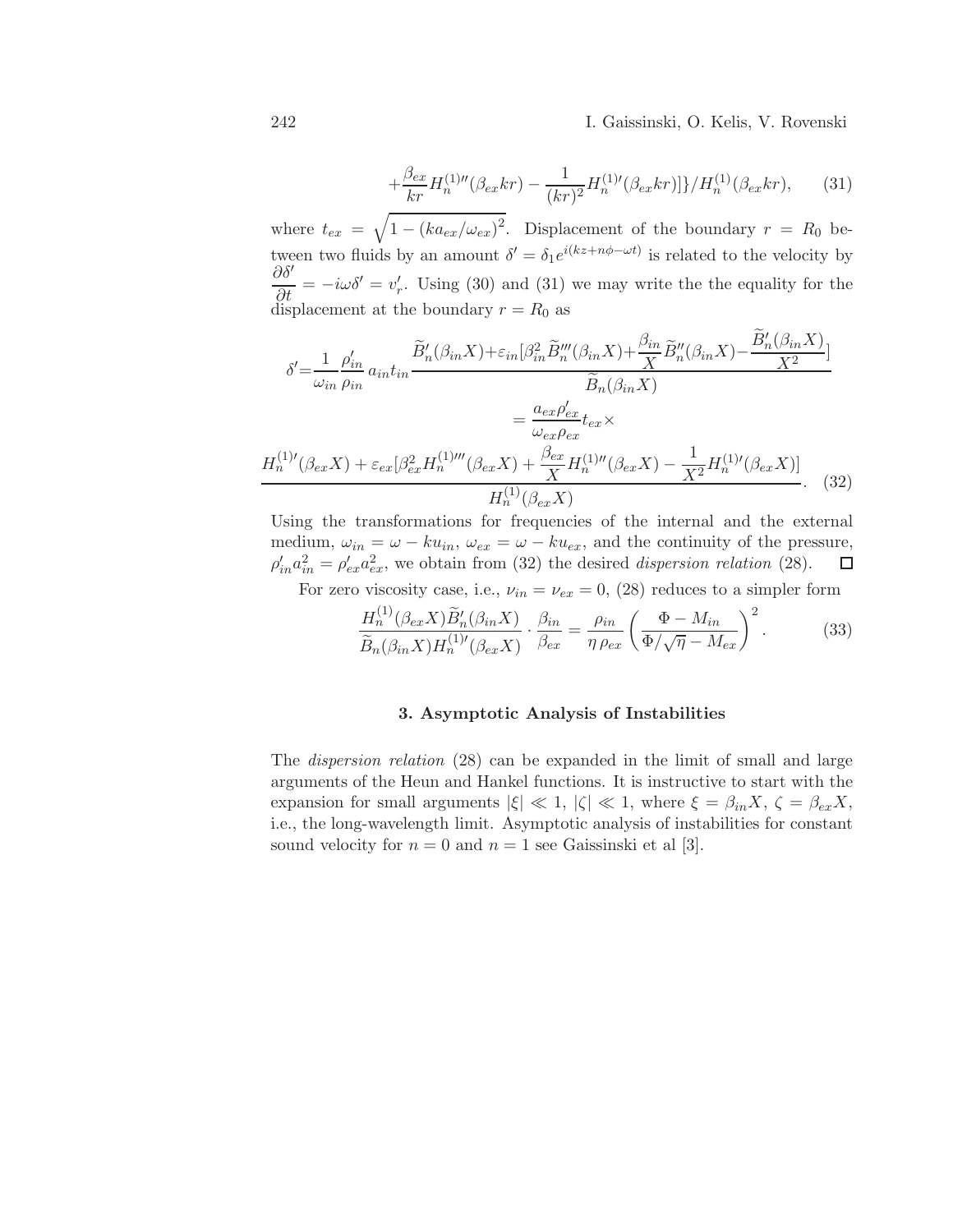# 3.1. Pinching Mode  $(n = 0)$

For  $n = 0$  we use expansions of the Hankel functions (Gaissinski et al [3]) and expansions of the Heun functions, see Ronveaux [5]:

$$
\widetilde{B}_0(\xi) = \widetilde{B}_0(0) + \widetilde{B}_0'(0)\xi + o(\xi), \quad \widetilde{B}_0'(\xi) = \widetilde{B}_0'(0) + \widetilde{B}_0''(0)\xi + o(\xi), \n\widetilde{B}_0''(\xi) = \widetilde{B}_0''(0) + \widetilde{B}_0'''(0)\xi + o(\xi), \quad \widetilde{B}_0'''(\xi) = \widetilde{B}_0'''(0) + \widetilde{B}_0^{(4)}(0)\xi + o(\xi).
$$

Recall that  $\widetilde{B}_0(\xi) = e^{-\frac{1}{2}(B_1\xi + \xi^2)} C_1 N_0(0, B_1, B_2, 0; \xi)$ . Using the power series for  $N_0(0, B_1, B_2, 0; \xi)$ , Ronveaux [5], we find that

$$
\widetilde{B}_0(\xi) = C_1 + o(\xi), \quad \widetilde{B}'_0(\xi) = C_1 \xi b_1 + o(\xi),
$$
\n
$$
\widetilde{D}''(\xi) = C_1 (b_1 + b_1 \xi) + o(\xi) \quad \widetilde{D}'''(\xi) = C_1 (b_1 + b_1 \xi) + o(\xi)
$$
\n(34)

 $B''_0(\xi) = C_1(b_1+b_2\xi) + o(\xi), \quad B'''_0(\xi) = C_1(b_2+b_3\xi) + o(\xi),$ where  $b_1 = \frac{1}{8}B_1^2 - \frac{1}{2}B_2 = -1/2\alpha^2$ ,  $b_2 = \frac{2B_1}{3}$  $\frac{B_1}{3}$ ,  $b_3 = \frac{3}{128}B_1^4 - \frac{3}{16}B_1^2B_2 + \frac{3}{2} + \frac{3}{8}B_2^2$ , and  $B_0 = 2n$ ,  $B_1 = \frac{2b\omega^2}{a^2 B_0 \omega^3}$  $\frac{2b\,\omega^2}{a_0^2R_0\alpha^3\beta_1^3},\ B_2 = \frac{1}{\alpha^2} + \big(\frac{b\,\omega^2}{a_0^2R_0\alpha^2}\big)$  $\frac{b\,\omega^2}{a_0^2 R_0 \alpha^3 \beta_1^3}$ , and  $\alpha = (-A_4)^{1/4}$  =  $A_4^{1/4}$  $\frac{1}{4}$  $(\frac{\sqrt{2}}{2} + i\frac{\sqrt{2}}{2})$  $(\frac{\sqrt{2}}{2}), A_4 = \frac{b\,\omega^2}{a_0^2R_0^2}$  $\frac{b\,\omega^2}{a_0^2R_0^2\beta_1^4}$ ,  $\beta_1 = \sqrt{c\omega^2/a_0^2 - k^2}$ .

Substituting long wavelength expansions of Hankel functions and (34) in (28) for  $n = 0$ , and in view of  $|\xi| \ll 1$ ,  $|\zeta| \ll 1$ , (28) gives

$$
\frac{\frac{2i}{\pi}\xi^2\left[b_1 + \frac{\Upsilon_{\nu}^{in}}{X^2}(2\xi b_2)\right] \left(\ln\frac{\zeta}{2} + C\right)}{\left(\frac{2i}{\pi}\left[\frac{1}{2}\ln\frac{\zeta}{2} + \frac{1}{4}(2C - 1) + \frac{1}{\zeta^2}\right] - \frac{1}{2} - \frac{i}{X^2\pi}\Upsilon_{\nu}^{ex}\right)\zeta^2} = \frac{\rho_{in}}{\eta \rho_{ex}} \left(\frac{\Phi - M_{in}}{\Phi/\sqrt{\eta} - M_{ex}}\right)^2.
$$
\n(35)

For the low jets viscosity we have  $|\Upsilon^{in}_{\nu}| \ll 1$  and  $|\Upsilon^{ex}_{\nu}| \ll 1$ . For  $n = 0$  and under condition  $\nu_{(in,ex)} \to 0$ , the equation (35) transforms to

$$
\frac{1}{\eta} \frac{\rho_{in}}{\rho_{ex}} \left(\frac{\Phi - M_{in}}{\Phi/\sqrt{\eta} - M_{ex}}\right)^2 = b_1 (\beta_{in} X)^2 \left(\ln \frac{\beta_{ex} X}{2} + C\right),\tag{36}
$$

where  $\beta_{ex} = ((\Phi/\sqrt{\eta} - M_{ex})^2 - 1)^{1/2}, \ \beta_{in} = b^{1/4}\sqrt{(\Phi - M_{in})i/X}$ . In view of  $\ln \frac{\zeta}{2} + C \simeq -\ln \frac{2}{\zeta}$ , (36) becames similar to equation in Gaissinski [3]

$$
\left(\frac{\Phi - M_{in}}{\Phi - \sqrt{\eta}M_{ex}}\right)^2 = \frac{1}{2} \left(\tilde{\beta}_{in}X\right)^2 \frac{\rho_{ex}}{\rho_{in}} \ln \frac{2}{\beta_{ex}X},\tag{37}
$$

where  $\beta_{in} =$  $\sqrt{ }$  $c(\Phi - M_{in})^2 - 1$ . For  $\widetilde{\beta}_{in}X \ll 1$  it can be seen that the RHS of (37) is more less than 1 also due to  $\ln(2/\beta_{ex}X)$  is a weak function (see Section 4) by comparison with  $\beta_{in}X$  and the ratio  $\rho_{ex}/\rho_{in}$  is bounded.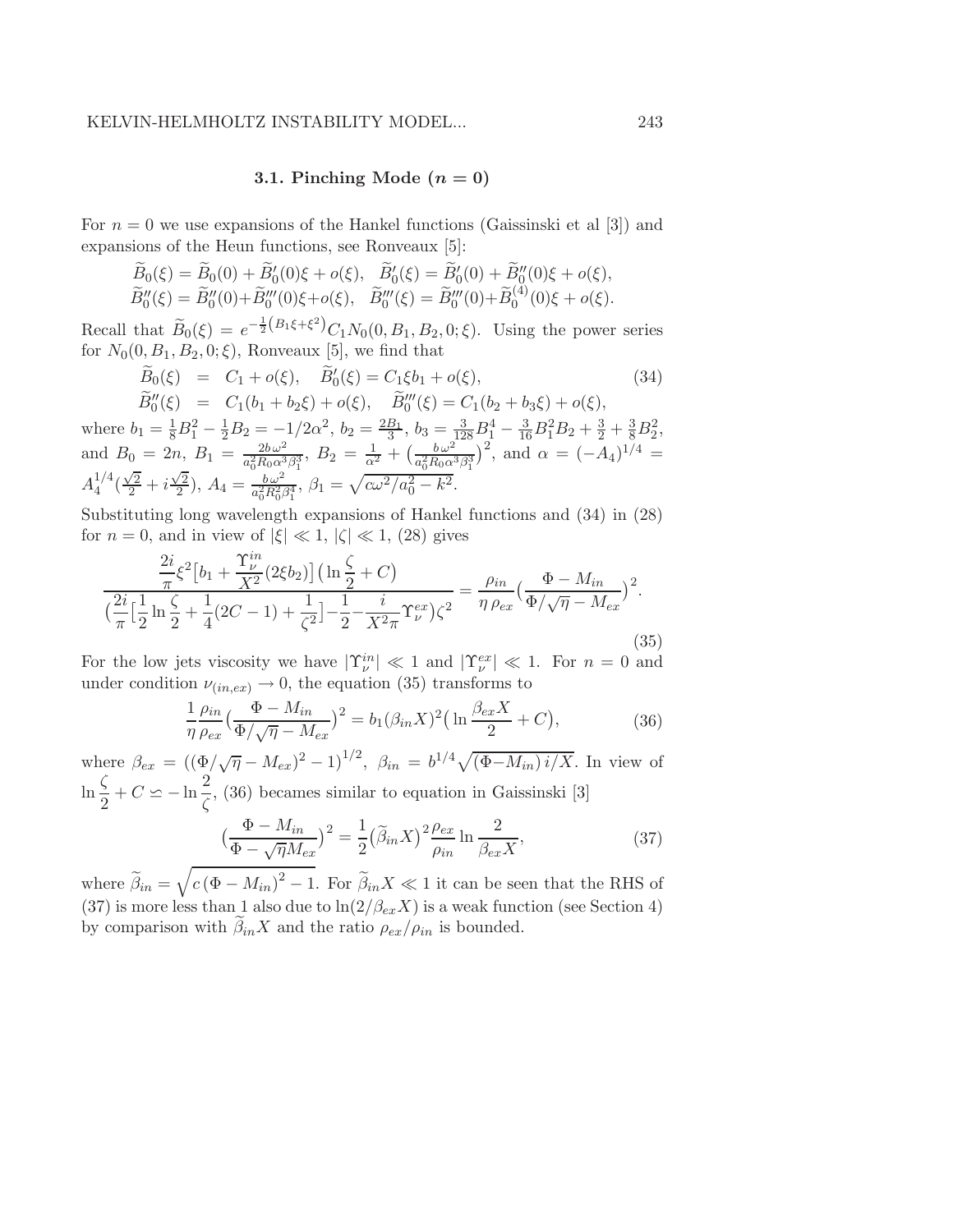## 3.2. Helical Mode  $(n = 1)$

For  $n = 1$  we use the appropriate long wavelength expansions of the Hankel functions (Gaissinski et al [3]), and the expansions of the Heun function (Ronveaux  $[5]$ :

$$
\widetilde{B}_1(\xi) = \widetilde{B}_1(0) + \widetilde{B}'_1(0)\xi + o(\xi), \quad \widetilde{B}'_1(\xi) = \widetilde{B}'_1(0) + \widetilde{B}''_1(0)\xi + o(\xi), \n\widetilde{B}''_1(\xi) = \widetilde{B}''_1(0) + \widetilde{B}'''_1(0)\xi + o(\xi), \quad \widetilde{B}'''_1(\xi) = \widetilde{B}'''_1(0) + \widetilde{B}^{(4)}_1(0)\xi + o(\xi).
$$

Recall that

$$
\widetilde{B}_1(\xi) = \xi e^{-\frac{1}{2} (B_1 \xi + \xi^2)} C_1 N_1(2, B_1, B_2, 0; \xi).
$$
\n(38)

Using power series for  $N_1(2, B_1, B_2, 0; \xi)$  together with recursive formula, Ronveaux  $[5]$ , we find from  $(38)$  that

$$
\widetilde{B}_1(\xi) = C_1 \xi + o(\xi), \quad \widetilde{B}'_1(\xi) = C_1 + o(\xi), \n\widetilde{B}''_1(\xi) = C_1 \widehat{b}_1 \xi + o(\xi), \quad \widetilde{B}'''_1(\xi) = C_1 (\widehat{b}_1 + \widehat{b}_2 \xi) + o(\xi),
$$
\n(39)

where  $\hat{b}_1 = \frac{3}{16}B_1^2 - \frac{3}{4}B_2$ ,  $\hat{b}_2 = \frac{8}{5}B_1$ . Substituting appropriate long wavelength expansions of the Hankel functions and (39) in dispersion relation (28) for  $n = 1$ , and in view of  $|\xi| \ll 1$  and  $|\zeta| \ll 1$ , equation (28) becomes

$$
\frac{1}{\eta} \frac{\rho_{in}}{\rho_{ex}} \left(\frac{\Phi - M_{in}}{\Phi / \sqrt{\eta} - M_{ex}}\right)^2 = -\frac{1 - \Upsilon_{\nu}^{in}/X^2}{1 + 3\Upsilon_{\nu}^{ex}/X^2}.
$$
\n(40)

For the low jets viscosity we have  $|\Upsilon^{in}_{\nu}| \ll 1$  and  $|\Upsilon^{ex}_{\nu}| \ll 1$ . In case  $n = 1$  the equation (40) under condition  $\nu_{(in,ex)} \to 0$  transforms to

$$
\frac{1}{\eta} \frac{\rho_{in}}{\rho_{ex}} \left( \frac{\Phi - M_{in}}{\Phi / \sqrt{\eta} - M_{ex}} \right)^2 = -1.
$$
\n(41)

For long-wavelength limit  $X \ll 1$ , equation (41) has the solution

$$
\Phi^{\text{Re}} = \frac{M_{in} + (\rho_{ex}/\rho_{in})\sqrt{\eta}M_{ex}}{1 + \rho_{ex}/\rho_{in}}, \qquad \Phi^{\text{Im}} = (\rho_{ex}/\rho_{in})^{\frac{1}{2}}\frac{M_{in} - \sqrt{\eta}M_{ex}}{1 + \rho_{ex}/\rho_{in}}.
$$

For very low viscosity when  $X^2 \ll \Upsilon^{in}_{\nu}$ ,  $X^2 \ll \Upsilon^{ex}_{\nu}$ , the equation (40) becomes  $\rho_{in}$  $\frac{\rho_{in}}{\eta \rho_{ex}} \left(\frac{\Phi - M_{in}}{\Phi / \sqrt{\eta - M_{ex}}}\right)^2 = \frac{\Upsilon_{\nu}^{in}}{3\Upsilon_{\nu}^{ex}}$ . Its solution is

$$
\Phi = \frac{M_{in} - M_{ex} [3 (\rho_{ex}/\rho_{in})^2 (\mu_{in}/\mu_{ex}) \eta^{1/4}]^{1/3}}{1 - [3 (\rho_{ex}/\rho_{in})^2 (\mu_{in}/\mu_{ex}) \eta^{1/2}]^{1/3}}.
$$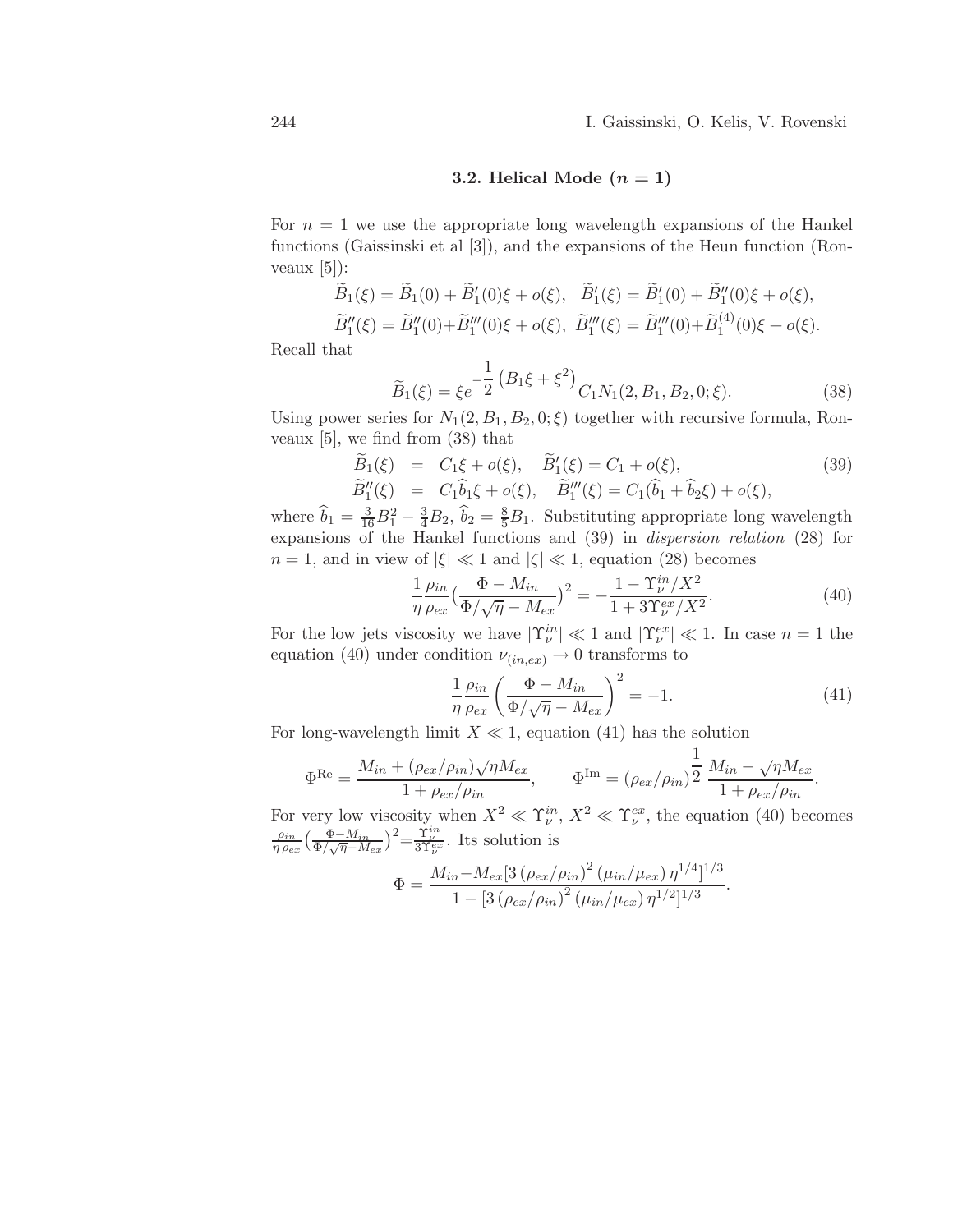

Figure 1: Growth of pinching and helical modes as a function of  $X = kR_0 =$  $(\gamma/2\pi R_0)^{-1}$  for  $\mu_0 = 9.64 \cdot 10^{-5}$  kg/m<sup>2</sup>;  $\gamma/2\pi R_0$  is a ratio of the waves length to the jets radius at the inlet.



Figure 2: Spectral graphs for roots of (28);  $n = 0$  and  $\mu_0 = 9.64 \cdot 10^{-5} \text{ kg/m}^2$ .

## 4. Results and Discussion

We investigate pinching and helical wave modes by numerical approach in order to find wave-number at which growth of these modes is a maximal, and how the maximum growth is related to viscosity of the jet and of external medium. The study of modes with  $n > 1$  is more complicated, the jet's radial cross section has a form of *n*-petal's rose. In numerical examples (see Figures 1, 2) we choose the pressures  $P_{in} = 1.6$ atm and  $P_{ex} = 0.35$  atm, the total densities  $\rho_{in} = 0.28 \text{ kg/m}^3$  and  $\rho_{ex} = 0.55 \text{ kg/m}^3$ , and the specific heat ratios  $\gamma_{in} = 1.29$ and  $\gamma_{ex} = 1.4$ , these conditions might exist, respectively, in the rocket plume's medium and in the external medium at altitude  $H = 8$  km. The sound velocity values are  $a_{in} = 1000 \,\mathrm{m/sec}$  and  $a_{ex} = 375 \,\mathrm{m/sec}$ , respectively, and  $\eta = 0.141$ .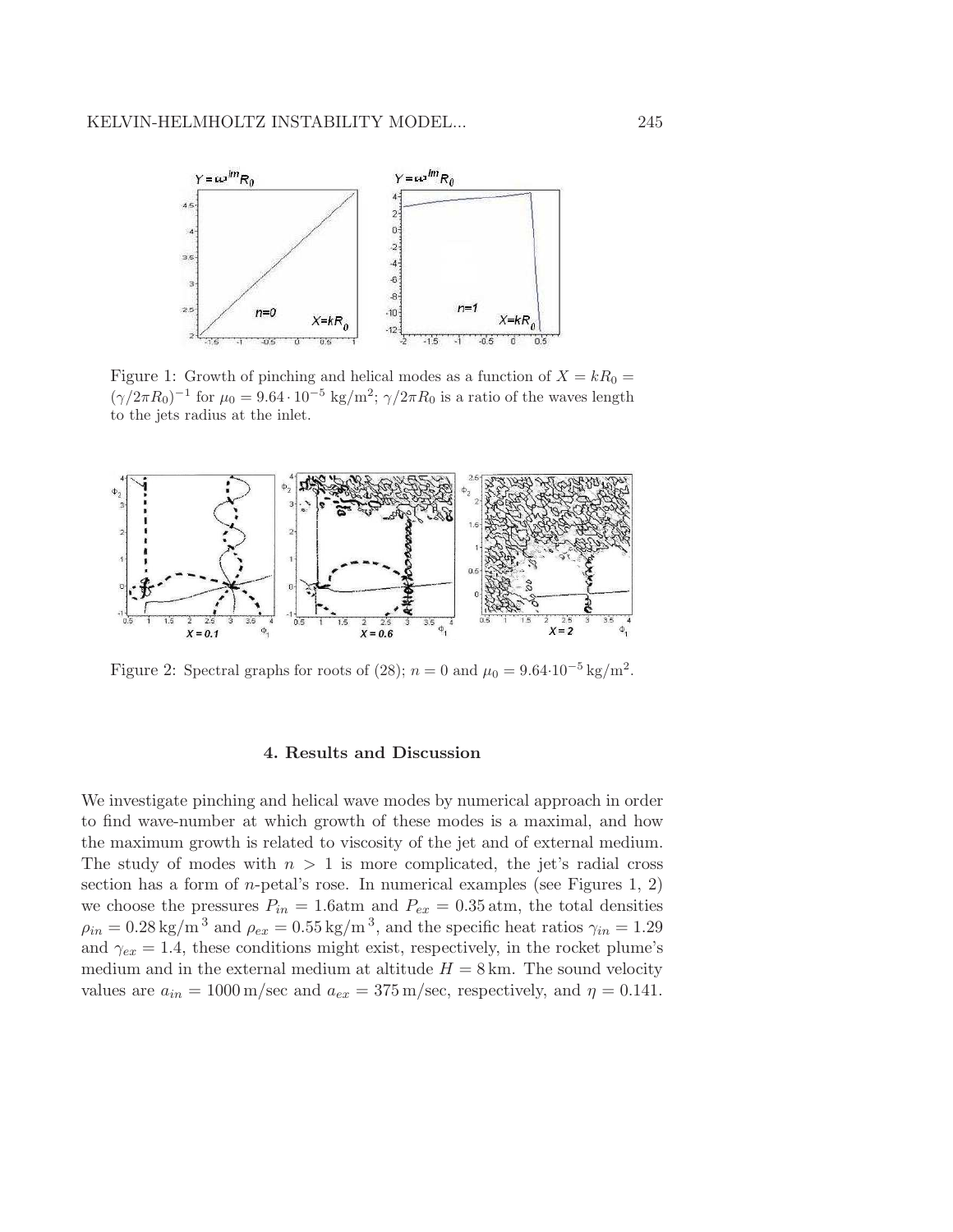The internal and external Mach numbers  $M_{in} = 3$ ,  $M_{ex} = 2.4$  are typical for the chosen altitude  $H = 8 \text{ km}$ . Equation (28) is the complex one of the form  $f_n(X, \Phi) = 0$  with  $f_n = f_n^{\text{Re}} + i f_n^{\text{Im}}$ ; it should be calculated due two cases: inviscid and with low viscosity  $\nu = \mu/\rho$ . One may consider  $\Phi = \Phi^{\text{Re}} + i\Phi^{\text{Im}}$  as an implicit function of  $X \in I$ , where  $I = [0.01, 10]$ . Let us rewrite  $f_n(X, \Phi) = 0$ as the nonlinear system of two real equations solved numerically, see Gaissinski et al [3]:

$$
f_n^{\text{Re}}(X, \Phi^{\text{Re}}, \Phi^{\text{Im}}) = 0, \quad f_n^{\text{Im}}(X, \Phi^{\text{Re}}, \Phi^{\text{Im}}) = 0.
$$
 (42)

The dispersion equation (36) is obtained for a linear approach to the viscous term. Its resonance cases were studied only for constant sound velocity, Gaissinski et al [3]. It will be interesting to develop the resonance case for non constant sound velocity. We analyze (36) (using Maple program) to study dependence of the non-dimensional phase velocity  $\Phi = \omega/ka_{in}$  (complex function) on the parameter X. The numerical results allows to conclude that the pinching and helical modes increase and the maximum of their oscillations corresponds to the wavelengths longer than or on the order of the instantaneous jet's radius.

Figures 1 show that behavior of the value  $v_{ph}^{\omega}$  weakly depends on the jets viscosity (under consideration the low viscosity jets). Figure  $1(a)$  shows the behavior of the growth rate (under condition that we consider low viscosity jets) of pinching mode for the internal Mach number  $M_{in} = 3$  and for external Mach number  $M_{ex} = 2.4$ . It can be seen that for pinching mode the value of the perturbed phase velocity  $v_{ph}^{\omega} = \omega^{\text{Im}} R_0$  has asymptotic ~ X (36) at  $X \ll 1$  and perturbed phase velocity increases in almost straight line when the wave number k increases. Figure 1(b), shows the value of phase velocity  $v_{ph}^{\omega}$  for  $n = 1$  under low viscosity jet  $(\mu_{in} = 9.64 \cdot 10^{-5} \text{ kg/(m \cdot sec)})$  in rocket plume since there can occur about of  $40\%$  of alumina  $(Al_2O_3)$ . The phase velocity weakly depends on the jet's viscosity (for low viscosities) has maximum at  $X \approx 0.4$  and decreases rapidly for  $X \gg 1$ , i.e., short wavelengths oscillations die down in case of low viscosities. Spectral graphs (Figure 2) show that for low viscosity, (28) has asymptotic solutions (36). Hence, the asymptotic equation's root are  $\Phi^{\text{Re}} \approx 3$ and  $\Phi^{\text{Im}} \approx 0.04$  at the point  $X = 0.01$ , that obtained by iterative method is preserved at the interval  $0.01 \leq X \leq 0.1$ , i.e., the topology of the curves is preserved. These graphs show that the number of roots increases rapidly with X, here  $\Phi^{\text{Im}}$  increases while  $\Phi^{\text{Re}}$  remain  $\approx 3$ , i.e., a dissipation of the perturbed waves to high number microwaves occurs. This process begin from  $X \geq 0.6$ . The point  $X \leq 0.6$  may be considered as the point of wave dissipation. The microwave developed flow may be considered as turbulence of the jets boundary layer (Figure 2 at point  $X = 0.6$ ). We can conclude that for pinching mode the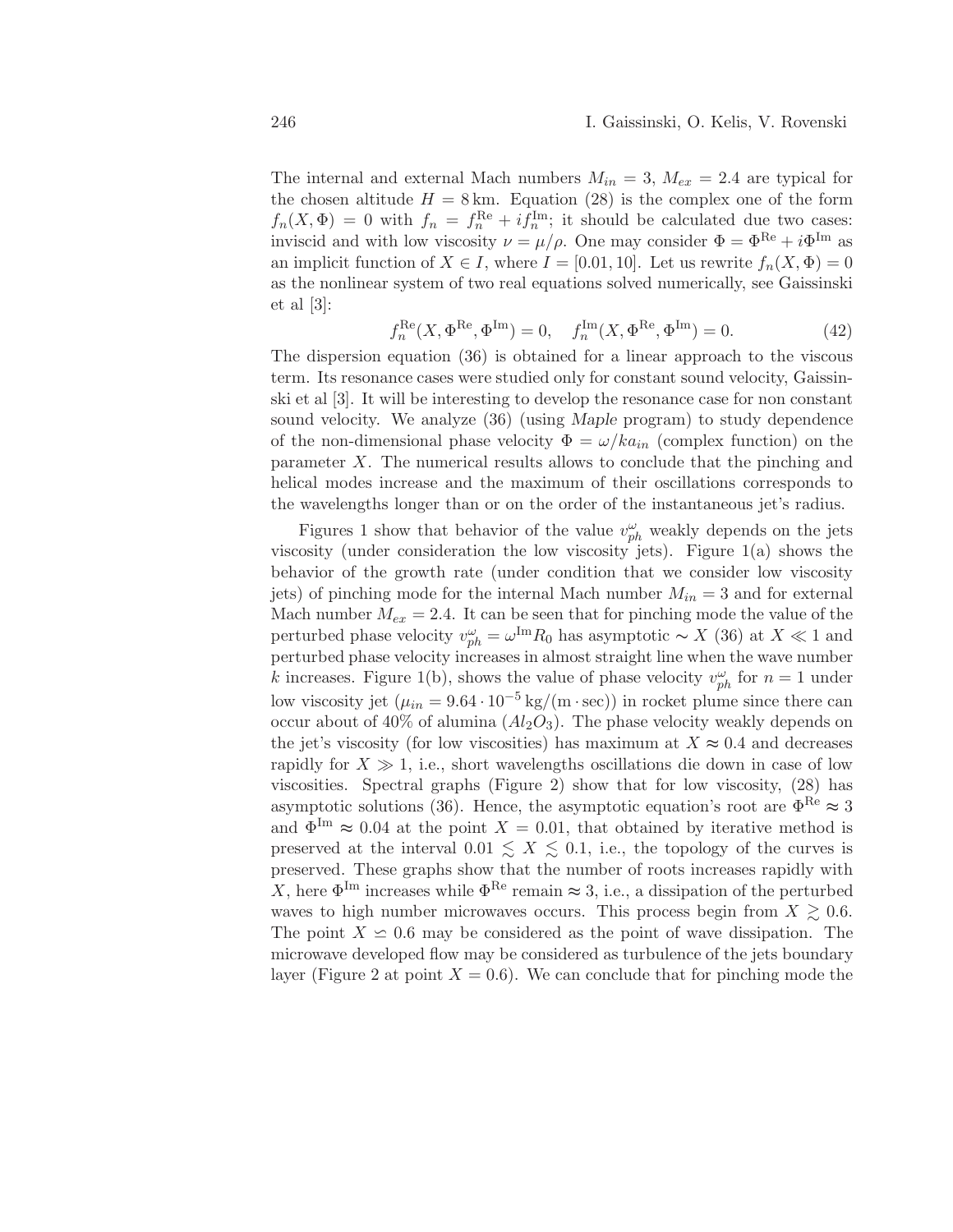low viscosity does not affect on the topology of the roots; it influences on time of the beginning of dissipation.

#### References

- [1] P.G. Drazin, Hydrodynamics Stability, Cambridge University Press (2004).
- [2] I.M. Gaissinski, M. Lev, J. Stricker, Spatial distribution calculations of soot particles in supersonic rocket plumes, In: Proceed. 43-rd Israel Annual Conference on Aerospace Sciences, February (2003).
- [3] I.M. Gaissinski, V.Yu. Rovenski, Kelvin-Helmholtz instability model for supersonic viscid jet, *J. of Pure and Applied Mathematics*, **24**, No. 3 (2005), 537-551.
- [4] P. Hardee, Helical and pinching instability of supersonic expanding jets in extragalactic radio sources, Astrophysical J., 257 (1982), 509-526.
- [5] A. Ronveaux, Heun's Differential Equations, Oxford University Press (1995).
- [6] Ya.B. Zel'dovich, Yu.P. Raizer, Physics of Shock Waves and High-Temperature Hydrodynamic Phenomena, Academy of Sciences, USSR, Moscow, Volume 1 (1966).

#### Appendix – Physical Estimations

We estimate the terms in brackets in the 3-rd line of (13),

$$
\frac{1}{r}(P_0 + \frac{A}{\gamma - 1}\rho_0 T_0) + \frac{\partial P_0}{\partial r} + T_0 \frac{\partial \rho_0}{\partial r} + \rho_0 \frac{\partial T_0}{\partial r}.
$$
\n(43)

Since the three terms in (43) are  $\sim \rho_0^{\lambda} \partial(\ln \rho_0)/\partial r$ , we estimate only 1 ratio

$$
\frac{T_0(\partial \rho_0/\partial r) r}{P_0 + \rho_0 T_0 A / (\gamma - 1)} = \frac{r c_0/A}{1 + A / (\gamma - 1)} \frac{\rho_0^{\gamma - 2}}{a_0^2} \frac{\partial \rho_0}{\partial r} \le \gamma r \frac{\rho_0^{\gamma - 2}}{a_0^2} \frac{\partial \rho_0}{\partial r},\tag{44}
$$

because of  $c_0 \approx 83300$ ,  $A = 8340/M_{J,a} \approx 290$ , and, consequently,  $\frac{c_0/A}{1+A/(\gamma-1)}$  < 1; here  $\mathcal{M}_{J,a} \approx 28(29)$  – molecular weight of the jets medium and the atmosphere. The aim of our estimation is to find the characteristic length  $l$  of the boundary layer where the dumping of the density is maximal. The reason of the boundary layer appearance is the inner dissipative processes – viscosity and